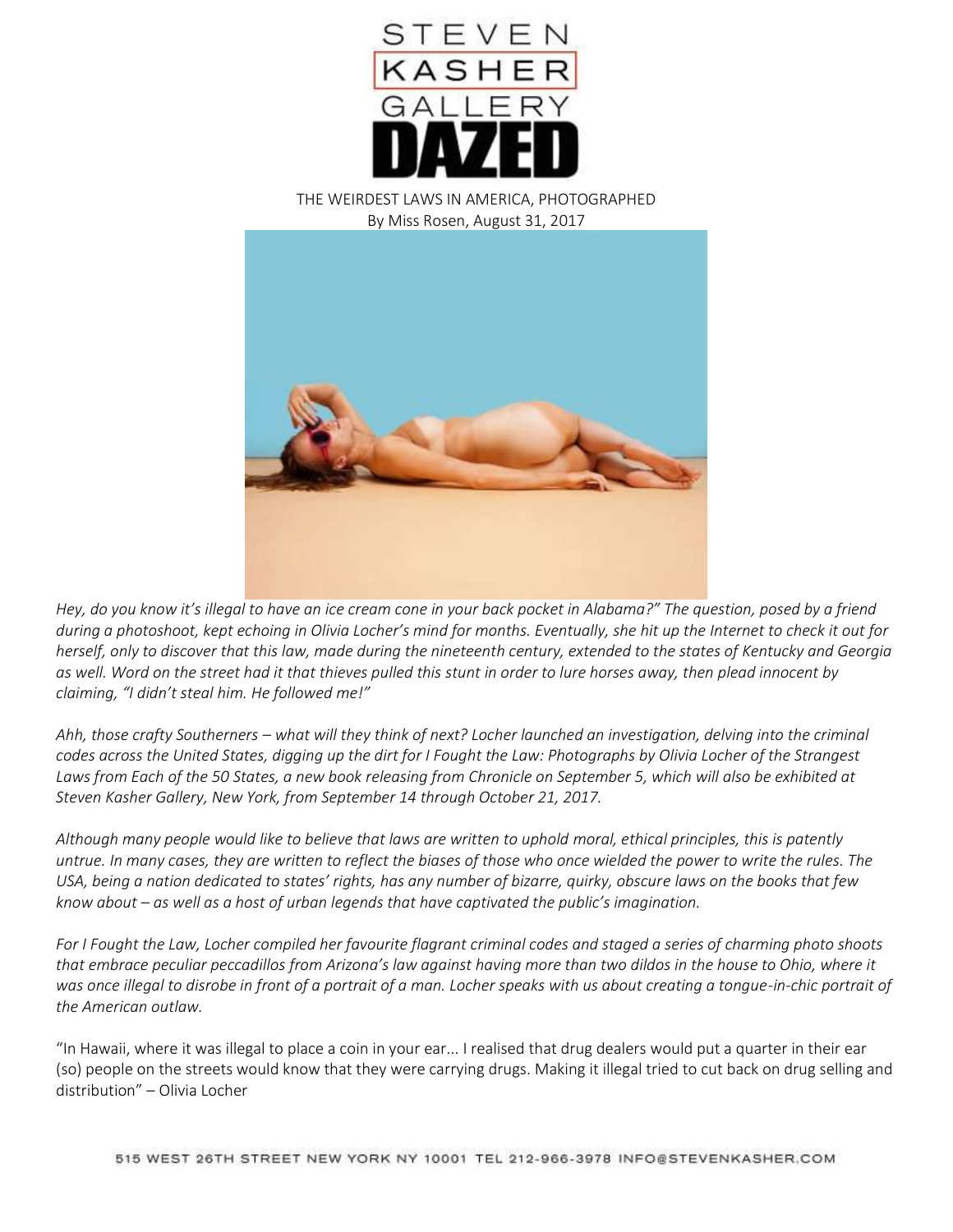

## I Fought the Law is filled with gems. How did you decide which laws qualified as "the strangest"?

Olivia Locher: I made a big list of different laws and thought about how they would be executed. There are some laws that are really interesting but not totally photogenic. I was thinking which laws would translate well into my studio practice and which one of my friends would look good modeling for which image.

### That makes sense. Are there any laws that "got away," like, you wish could shoot this but you just couldn't execute it?

Olivia Locher: Actually, it's really funny. One of them is, "It's illegal to graffiti a cow." I've been a lifelong vegetarian and an animal rights activist, and I found the safest way to paint up a cow with very safe beauty products that would just colour the hair and wash out but I couldn't bring myself to do it.

I have a lot of friends who have farms and it would have been so easy to lure a cow into a makeshift studio situation but I couldn't picture myself actually applying the paint and shooting it. I thought of the image living in the world and how people would view it and it definitely would fall into animal abuse.

## I get that. If you took the photo, it might give people ideas. When you were looking into the laws and thinking about how to shoot them, did any of them inspire you to look into the back story?

Olivia Locher: Yes, I worked with a fact checker because there are websites online that will list all of these laws but there's no historical information anywhere. I was also using these books from the 70s that were published by Scholastic but they were in the same situation.

Working with a fact checker was helping me break everything down and realise what the story was telling me, when the law was created, when it was revoked, if it's still active, or if it was an urban legend.

# I'm so happy you did that. It's so basic but in this worldt that we're living, fact checking has become a necessity. As you began to put these things together, did you see any relationship between the laws and the communities they represented?

Olivia Locher: While I was doing the research, I found some of the laws were specific to their region, like in Hawaii, where it was illegal to place a coin in your ear. What I realised is that drug dealers would put a quarter in their ear that way people on the streets would know that they were carrying drugs. Making it illegal tried to cut back on drug selling and distribution.

Most of the laws are related to the place. For example, in California, where you were not allowed to ride a bicycle in swimming pools, relates back to a time where children and teenagers were breaking into empty swimming pools to BMX ride and skateboard.

#### I was particularly struck by the one in South Carolina: No, you cannot go fishing with dynamite.

Olivia Locher: That's a big problem. It's illegal in a bunch of places. The actual term for it is "blast fishing." People would set off dynamite and all of the fish would float to the top – but what it does is kill the entire ecosystem.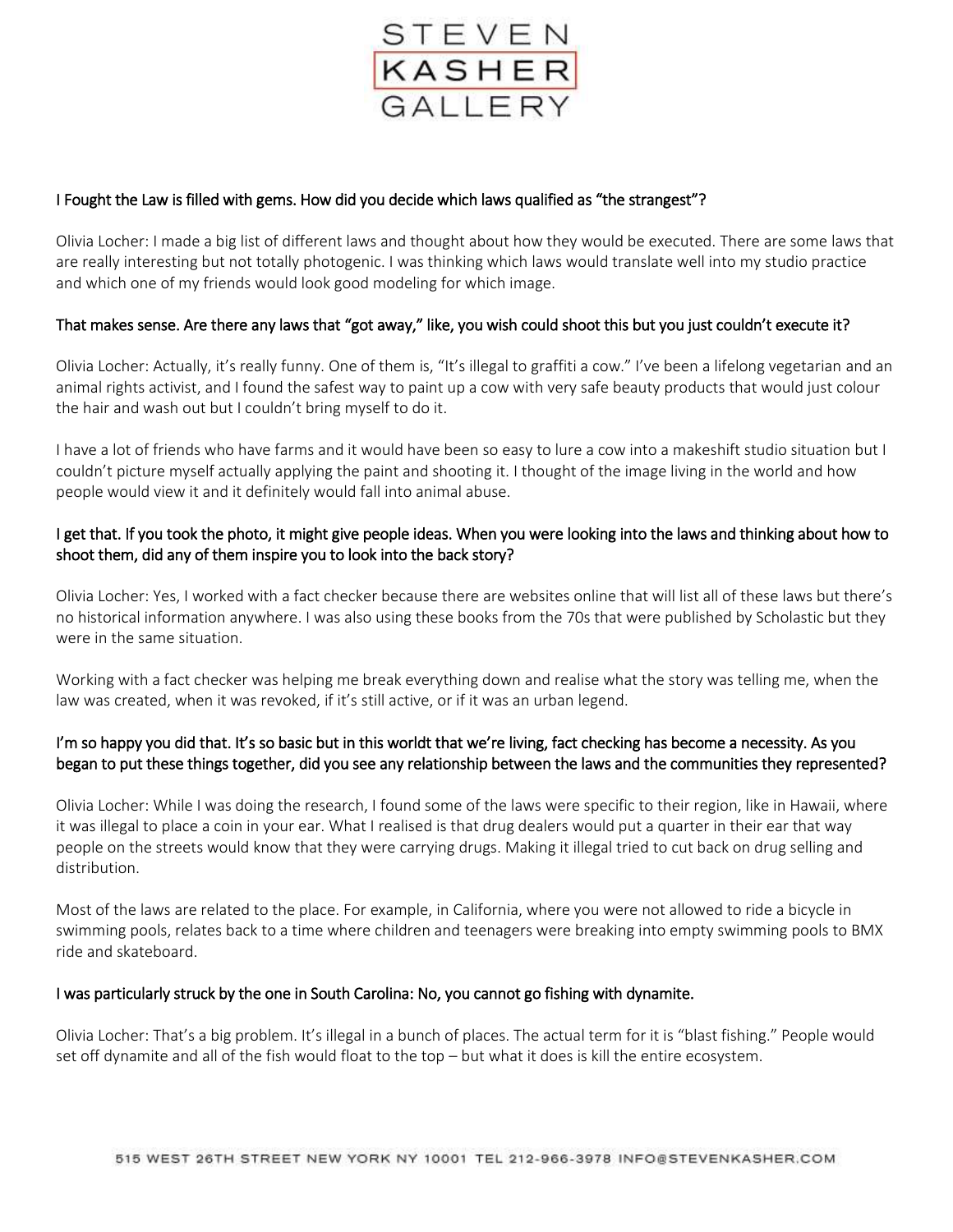

That made me think, "This is a very American law right here" because who would come up with something so destructive, especially for a sport that's so peaceful and known to be meditative.

Olivia Locher: I know. Here's the thing: how lazy it is. You just go in and you're fishing in a matter of seconds and you're done.

The laws are a very intriguing way of exploring the American character. Like in Indiana, it's illegal to be sexually aroused in public. I love the way you photographed that! It could be creepy but you made it funny, charming, and endearing. I loved reading about your interest in Warhol as your work evokes many aspects of his style: the straightforward iconography, the bold, bright colors and strong graphics. Did any of his work come to mind as you were making these photos?

Olivia Locher: I grew up going to the Warhol Museum and he was the only real art history knowledge I had before going to art school in New York. His stuff always sort of haunts me and I feel like my practice is a bit Warholian, like the Indiana image is just my brother hanging out with a banana in his pants. It's sort of like a happening in itself, making the photos.

The image of New Hampshire, where you're not allowed to tap your feet in time to the music, is a direct reference to a Warhol piece, "Dance Diagram (Fox Trot: 'The Lady Tuck-In Turn-Man')" made in 1962. It's one of my favorite Warhol pieces: it's an image of all of these shoes instructing you how to dance.

#### Ohh I love that piece! Once I had Warhol in mind, it really closed the loop for me. What was your favourite law to stage?

Olivia Locher: I loved shooting the little girl who looks like David Bowie ("Texas: It is illegal for children to have unusual haircuts.") Her mother is in theatre and they reside in my hometown of Johnstown, Pennsylvania. She was only five years old at the time but I think because her family has such a strong theatre background she really transformed herself.

Her mum painted her face up, and I got this mullet wig and we tried to cut it the best we could. When it came time to shoot that image, we showed her a picture of David Bowie from Aladdin Sane and she completely copied it with her face. It was really cool to watch someone so young transform in that kind of way and have that kind of awareness of the camera. She's actually in three of the pictures; she's all of the little children in the book. She's also the little girl getting a perm and defacing the flag.

# That's so cool because I didn't recognise her in the other ones. hWhat was the most challenging law to conceptualise and execute?

Olivia Locher: The hardest one was Idaho ("It is illegal to be nude outdoors, even on private property.") I was really interested in getting the tan line to look real. I was body painting myself and seeing what worked until it came time to try it on someone. My friend was so sweet to let me paint her up. She came over to my studio one day and let me spray her with leg makeup. We just hung out and drank wine and body painted her for as long as it took. Then we set it up and shot it – but the whole process of what would look natural took me so long.

#### Did you find any of the laws to be shocking or objectionable?

Olivia Locher: I feel like for the most part, they are all pretty outdated and pretty random but some of them have a serious side like the Massachusetts image is social important ("Photographing up-skirt photos can be considered a crime.").